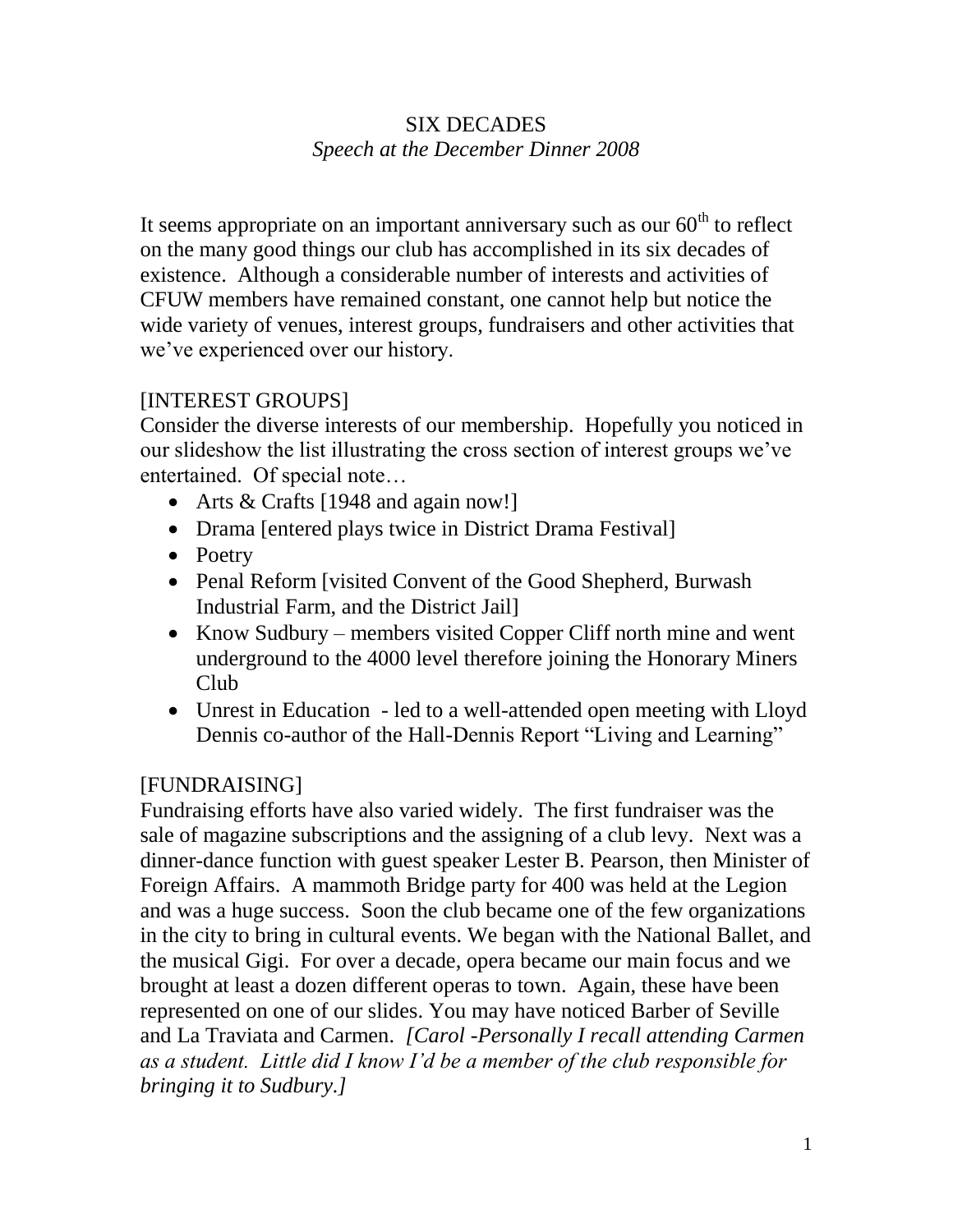Incredibly, we often had a second major fundraiser in those years, various performances for children. The list on our slide includes The Vancouver Children's Theatre, and Sharon Lois and Bram.

Other major fundraising activities included

- the cabaret The Climax Jazz Band, successful for several years;
- Trash and Treasure garage sales;
- the publication of a club cookbook --popular enough to require a  $2<sup>nd</sup>$ printing. *[Pulls out her cookbook here.]*;
- and one of our more controversial endeavors the infamous Bingo! [*"Some of you will remember working your shift as a runner in the smoke-filled Capitol theatre."* ]
- Now for 13 consecutive years we have hosted Celebrate Women, our collaborative fundraiser with YWCA and LEAF – for details please see…(*pause*) our all-important slideshow.

## [SCHOLARSHIPS]

All of these fundraising activities have allowed us to award dozens of scholarships or bursaries totaling upwards of \$150 000 [or \$115 000 plus \$56 000 endowments]. We began in 1949 by awarding one scholarship worth \$100 along with a gift of a silver compact! Today we give out 6 scholarships and 3 bursaries totaling \$5160. Apart from scholarships, at various times we've used our funds to make significant donations to important institutions, eg, Laurentian University's library [\$300 + 500=\$800], or to worthwhile causes, for example, we supported a South African family by paying the daughter's tuition to Vukela private school.

## [VENUE]

We are an active club in more ways than one: every few years we change our venue! Hopefully you saw our list of the nine locations we've used for our monthly meetings and perhaps retain fond memories of the comforts afforded – or lack thereof.

Of note, of course, is our first year, 1948-49. The inaugural meeting was held in April in the upper lounge of the Coulson Hotel (a classy, respectable place at the time!). This was followed by a September tea welcoming university-educated women to join -- the membership fee was \$3. Regular general meetings continued on the 3rd Monday of every month; coffee was served from the neighbouring restaurant, Murray's.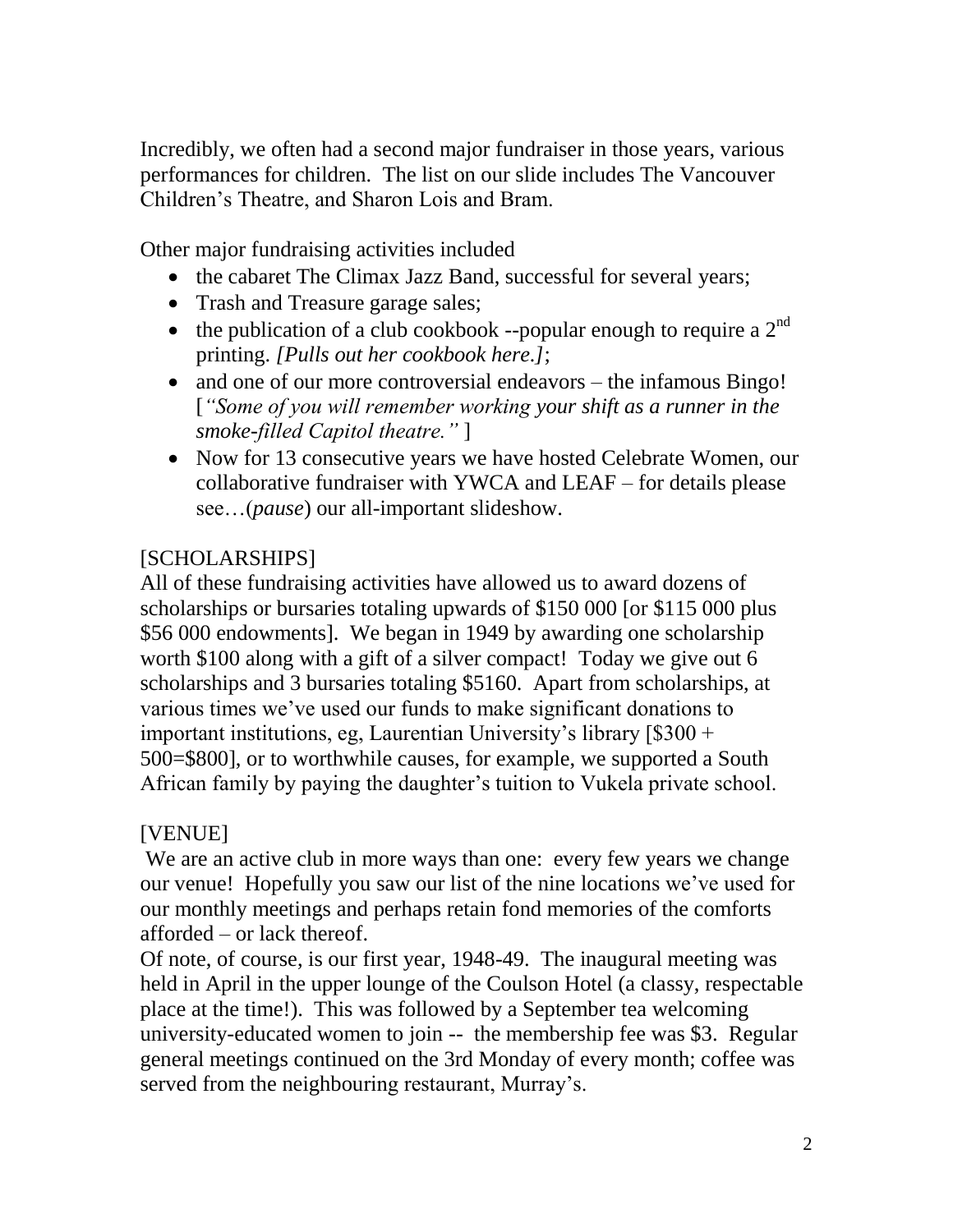# [ISSUES/ACTIVITIES]

In addition to time and effort spent on raising funds, our records show a wide assortment of other activities initiated by our club.

- In the early years there was considerable interest in politics and all meetings began with a political discussion, held by a panel of experts within the membership.
- One big undertaking was a Careers Night for secondary level students. This began in 1962 with 100 students attending and grew to 1400 students by 1965.
- We had a short (15 min) weekly television program on CKSO in the 60's on courses, careers, investments and scholarships.
- Another initiative supported new Canadians; our English Classes were intended for housewives and shift workers and were taught primarily by our own members.
- We held an Art Exhibition of works by the late Nellie Kiellor Lowe, one of our members
- For our centennial project in 1967 we raised funds to purchase art for the Laurentian University Museum & Arts Centre. The piece, entitled 'Grey Days, Georgian Bay' by Goodridge Roberts was purchased for \$1100 and was later appraised in 1998 at \$15 000!
- We began a Talking Books Project; club members recorded university textbooks on audio tapes
- $\bullet$  25<sup>th</sup> anniversary in 1972: Dinner –Dance and special June speaker Doris Anderson, editor of Chatelaine
- other guest speakers of interest: artist Ivan Wheele, June speaker 1966
- Pauline McKibbon, Lt.Govenor of Ontario [spoke at Regional Conference 1974]
- Flora MacDonald, PC MP at June dinner 1975
- Cabinet Minister Mary Collins, another June speaker
- And most recently, Elizabeth May, leader of the Green Party of Canada

Often we have written letters of support for important causes, an example of which would be our 1978 letter supporting the YWCA's request for a Crisis Housing Centre. We all know this was a successful venture leading to construction of Genevra House.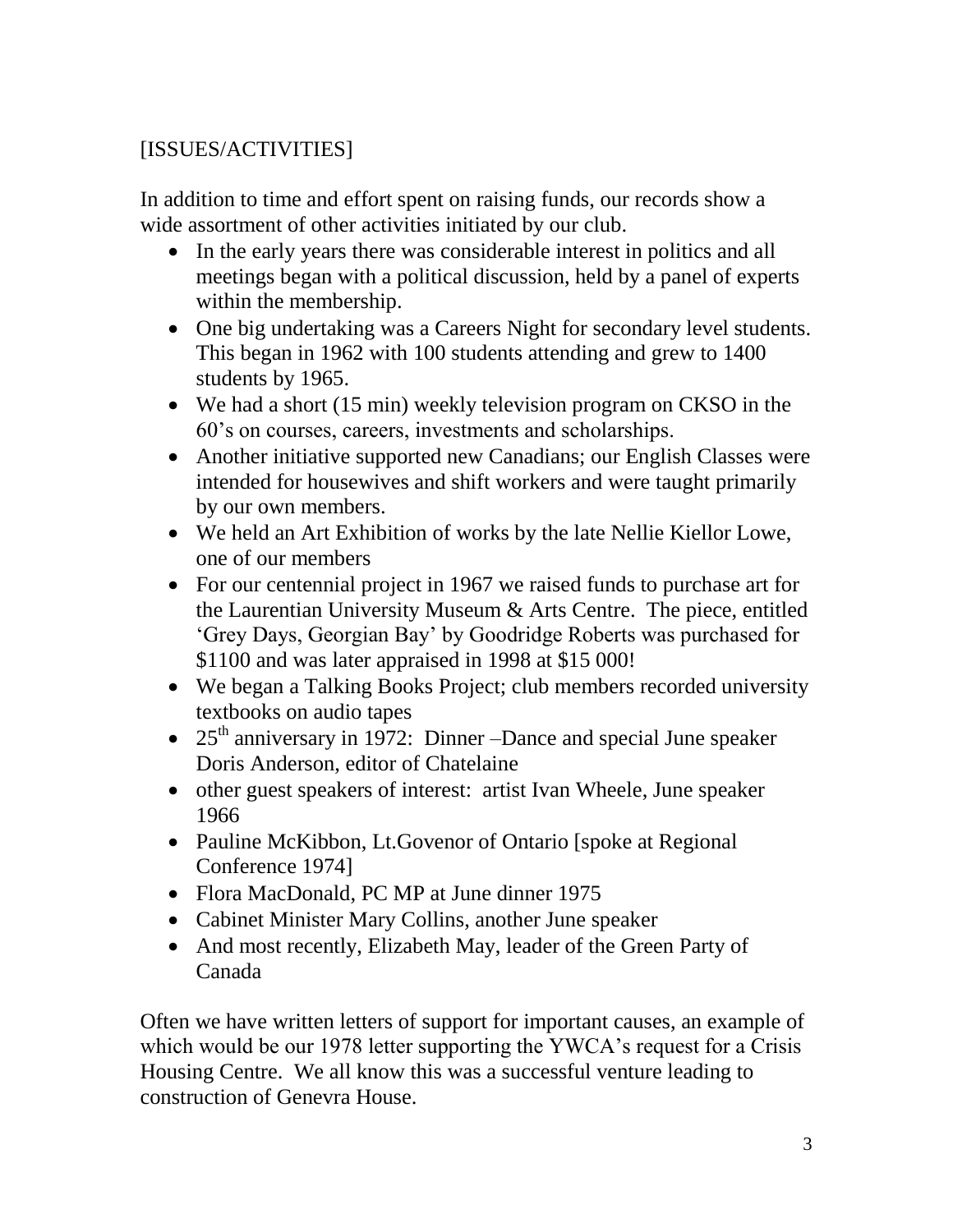This is in addition to our on-going involvement and support of CFUW Resolutions, and you can be certain that there will soon be a call for a committee to work on this year's Resolutions! Our VP Mary Gallant will be happy to take down the names tonight of any of you ready to volunteer.

An important project that our Sudbury club worked on in the last decade was the renaming of the Bell Park Amphitheatre to the "Grace Hartman Amphitheatre"; again we worked collaboratively with four other community groups. Grace was our first president and Sudbury's one and only female mayor. She was also very involved, along with charter member Jean Dick who is here tonight, in creating a YWCA in Sudbury.

I've spoken primarily about our local achievements but membership in CFUW-Sudbury also means membership in our national and international organizations and supports the numerous important causes they initiate. *[CFUW has 10 000 members in its 130 clubs.]*

Our club can be proud of its track record for supporting regional, provincial national and international levels of this organization. First we have hosted such events as

- Regional Conference 1964
- Regional Conference in 1974
- Northern Ontario Regional Mini-Conference 1979
- Ontario Council 1988 (our  $40<sup>th</sup>$  anniversary)
- Various Regional Gatherings
- *[ alternatively just say we've hosted many regional and provincial conferencess over the years]*
- And of course the AGM CFUW's Annual General Meeting hosted in our  $50<sup>th</sup>$  year 1998. This ambitious undertaking brought out our strengths as a club and received high praise from visiting delegates.

And secondly we have provided support in the form of future officers. Past president Margaret Orange led a delegation to the UN Status of Women Conference in Geneva Switzerland in 1966 when she was VP for Ontario; in 1967 she became president of CFUW for a three-year term; and in 1977 she was elected  $4<sup>th</sup> VP$  of IFUW.

Indeed our special guest speaker tonight, Linda Souter, had her own humble beginnings as president of our club back in 1975-1977. She went on to hold positions at the provincial level [*Regional dir Ont nort;, VP Ontario*] before